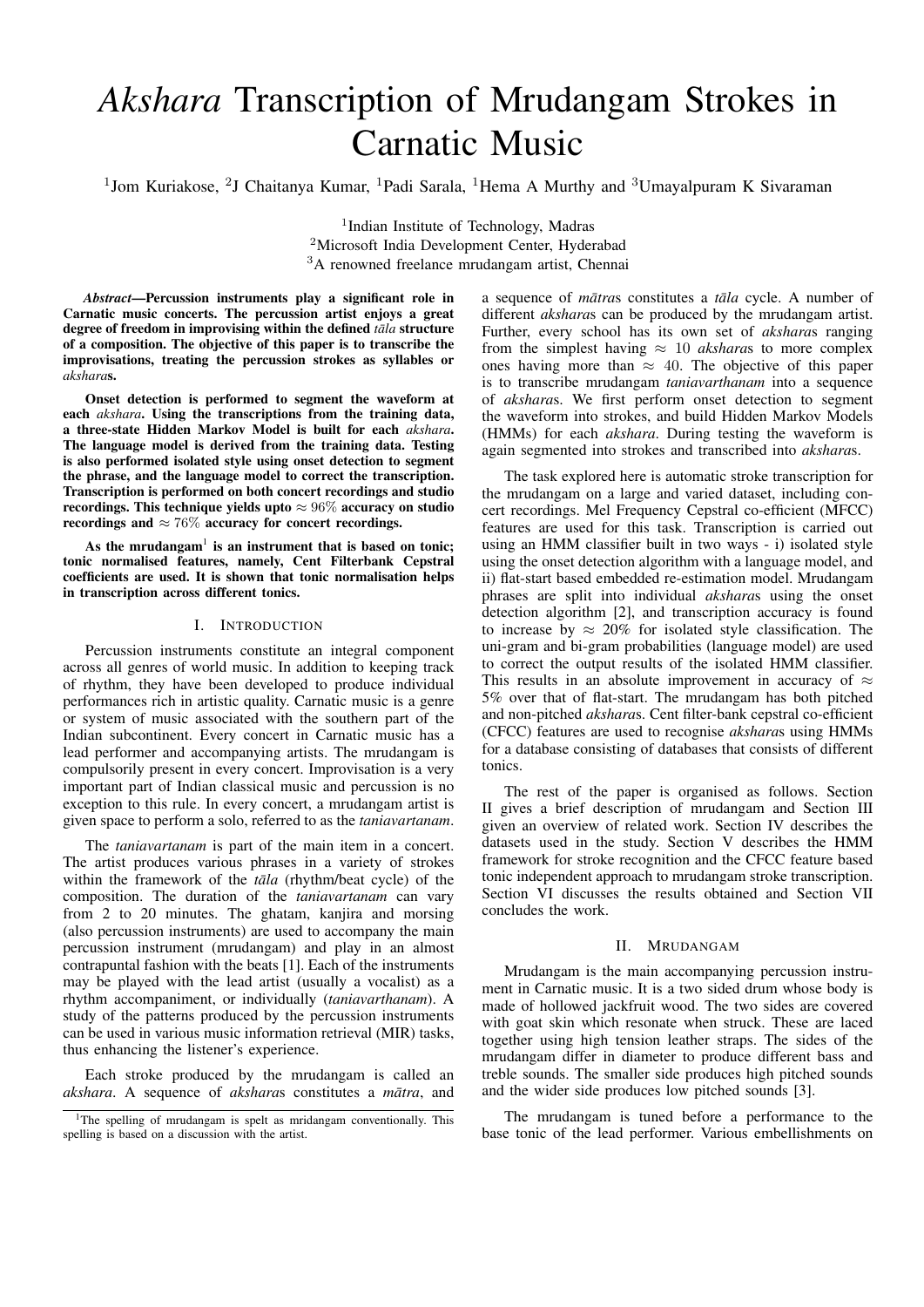the mrudangam enable the production of unique and distinct harmonics. The *akshara*s are categorised based on the side of the mrudangam being played. The left side *akshara*s are tonic independent and some right side *akshara*s are tonic dependent. The sound of the *akshara*s vary based on the position, manner and force with which the membranes are struck. The number of unique *akshara*s are not fixed and varies across schools of mrudangam tutelage. Composite *akshara*s can also be produced by striking the two sides of the mrudangam simultaneously which adds to the complexity of the task of mrudangam transcription.

### III. PREVIOUS WORK

There have been earlier studies on mrudangam by Nobel laureate scientist Sir C V Raman [4], and later by Siddharthan [5], where the harmonics of the *akshara*s are analysed. There have been many previous efforts aimed at recognising *akshara*s in percussion instruments.

In [6], modal analysis and transcription of mrudangam is performed using Non-Negative Matrix Factorization (NMF). Using NMF, a dictionary of spectral basis vectors is first created for each of the modes of the mrudangam. The composition of the *akshara*s are then studied by projecting them along the direction of the modes using NMF. HMMs are used to learn the modal activations for each of the *akshara*s of the mrudangam. In [7], tonic independent stroke transcription is performed on mrudangam *akshara*s. In this paper, the magnitude spectrum of the constant-Q transform (CQT) of the audio signal is used as the feature. Then, using NMF a lowdimensional feature space is obtained. This is used to separate the mrudangam *akshara*s. The resulting feature sequence is made event-synchronous using short-term statistics of feature vectors between onsets. Classification into a predefined set of stroke labels using Support Vector Machines is then performed. In this work, strokes played by a single musician are used. Further, the number of *akshara*s are limited to 12. The tabla stroke recognition in [8], [9] and [10] is very similar to the approach in this paper.

In [8], the tabla *akshara*s are segmented using sudden changes in amplitude and phase. Subsequent recognition is performed using neural networks and tree based classifiers. In [9], variable-length Hidden Markov Models are used for tabla modeling and prediction. In [10], the tabla *akshara*s are segmented into individual *akshara*s and classification is performed using HMMs.

## IV. THE DATASET

#### *A. Mrudangam*

For stroke classification, the mrudangam *tani* dataset (DB-1) <sup>2</sup> (Table-II) along with studio recordings of various tonics is used  $3$  [6]. A third database which was excised from a standard concert *taniavarthanam* is also used (DB-3). Details of the datasets are given in Table I. The labels of all the *akshara*s have been marked with the help of professional artists. The convention of notation of *akshara*s varies across different schools of mrudangam. Therefore the number of unique *akshara*s in each dataset is different. The dataset from [6] has only 12 strokes, since it has been recorded in a controlled environment. There are many composite *akshara*s in mrudangam, which makes the list of unique *akshara*s very large as shown in Table II and III. The labels associated with *akshara*s also differ across different schools of mrudangam. The list of *akshara*s in DB-1, DB-2 and DB-3 are given respectively in Tables II and III. The mrudangam datasets DB-1 and DB-2 are available online as part of the CompMusic project [12] [13].

| <b>Dataset</b> | <b>Dataset</b><br><b>Tonic</b> | <b>Duration</b><br>(min:sec) | <b>Unique</b><br>Akshara |
|----------------|--------------------------------|------------------------------|--------------------------|
| $DB-1$         | C#                             | 15:41                        | 41                       |
|                | C#                             | 13:10                        | 39                       |
|                | в                              | 5:53                         | 12                       |
| $DR-2$         | C                              | 6:13                         | 12                       |
|                | Đ                              | 5:05                         | 11                       |
|                | F.                             | 6:08                         | 12                       |
| $DB-3$         | ີ#                             | 5:44                         | 40                       |

TABLE I: Datasets for *akshara* recognition

| Aksharas             | Tani-1 | Tani-2 | Akshara                     | Tani-1 | Tani-2 |
|----------------------|--------|--------|-----------------------------|--------|--------|
| Ta                   | Y      | Y      | Arai Chapu + THOM           | Y      | Y      |
| DHI                  | Y      | Y      | Chapu + THOM                |        | Y      |
| DHI                  | Y      | Y      | DHIN + THOM                 | Y      | Y      |
| Arai Chapu           | Y      | Y      | Long Finger + THOM          | Y      | Y      |
| Chapu                | Y      | Y      | $NAM + THOM$                | Y      | Y      |
| <b>DHIN</b>          | Y      | Y      | Rotating NAM + THOM         | Y      | Y      |
| <b>DHEEM</b>         | Y      | Y      | DHI+THOM                    | N      | Y      |
| Long Finger          | Y      | Y      | Ta + THOM                   | N      | Y      |
| <b>NAM</b>           | Y      | Y      | DHIN+THOM                   | N      | Y      |
| Rotating NAM         | Y      | Y      | Long Finger + THOM          | N      | Y      |
| <b>THOM</b>          | Y      | Y      | Tha                         | Y      | Y      |
| DHI + Gumki          | Y      | N      | NAM + THOM + Gumki          | Y      | Y      |
| DHI + Gumki          | Y      | N      | Rotating NAM + Gumki        | Y      | Y      |
| $DHIN + Gumki$       | Y      | Y      | Rotating NAM + THOM + Gumki | Y      | N      |
| DHIN + Gumki         | Y      | Y      | Long Finger + Gumki         | N      | Y      |
| NAM + Gumki          | Y      | Y      | $Ta + Tha$                  | Y      | N      |
| $DHI + Tha$          | Y      | N      | $DHIN + THOM + Tha$         | Y      | N      |
| $DHI + Tha$          | Y      | Y      | $NAM + Tha$                 | Y      | Y      |
| Arai Chapu + Tha     | Y      | Y      | Rotating NAM + Tha          | Y      | N      |
| Chapu + Tha          | Y      | Y      | Chapu + THOM + Tha          | N      | Y      |
| $DHIN + Tha$         | Y      | Y      | DHEEM + Tha                 | N      | Y      |
| Ta + Meettu          | Y      | Y      | Other1                      | N      | Y      |
| DHI + Meettu         | Y      | Y      | Other <sub>2</sub>          | Y      | Y      |
| Long Finger + Meettu | Y      | N      | Other3                      | Y      | N      |
| Other4               | Y      | N      | Other5                      | N      | Y      |

TABLE II: List of unique *akshara*s - DB-1

#### V. THE APPROACH

## *A. Isolated Style Hidden Markov Model*

*1) Data Preparation:* The percussion audio is split into phrases and labeled by trained percussion artists. The phrases are divided based on *tala* cycles of *aksharas* in the audio. From the labels, the language model (uni-gram and bi-gram probabilities) are learnt. The language model is created using the CMU Statistical Language Modeling Toolkit [14].

*2) Onset Detection:* Using onset detection, the starting of all *akshara*s are recognized. The onset detection is performed using the group delay algorithm [2] [15], where the *akshara* sequence signal is processed similar to that of syllables in

<sup>&</sup>lt;sup>2</sup>This database was generated by Vidwan Umayalpuram K Sivaraman Sir (one of the coauthors of the paper). He is an artist who has received Padma Vibhushan, an honorary doctorate from the University of Kerala, and also honored with the Sangita Kalanidhi award by the Madras Music Academy

<sup>&</sup>lt;sup>3</sup>This database was also specially created by Akshay Ananthapadmanabhan, an upcoming mrudangam artist, especially for the CompMusic [11] project.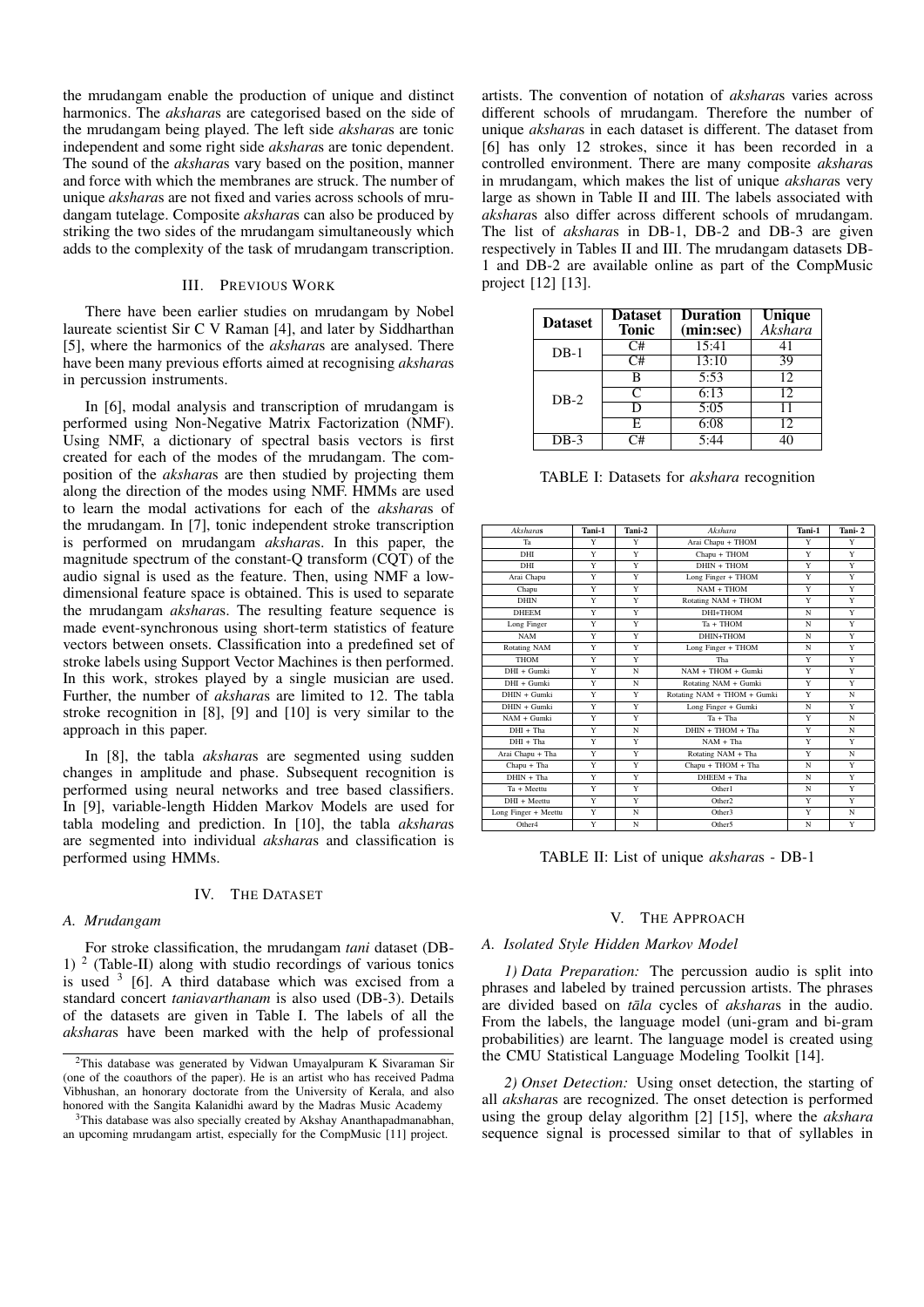| Akshara        | Akshay |                |                |   | TB | Akshara       |   | <b>TB</b>      |   |   |   |
|----------------|--------|----------------|----------------|---|----|---------------|---|----------------|---|---|---|
|                | B      | $\overline{c}$ | $\overline{D}$ | E |    |               | B | $\overline{C}$ | D | E |   |
| <b>Bheem</b>   | Y      | Y              | Y              | Y | Y  | Num+Gumki out | N | N              | N | N | Y |
| Bheem+Tha      | N      | N              | N              | N | Y  | Ta            | Y | Y              | Y | Y | Y |
| Cha            | Y      | Y              | Y              | Y | Y  | Ta+Gumki out  | N | N              | N | N | Y |
| Cha+dhom       | N      | N              | N              | N | Y  | Ta+Tha        | N | N              | N | N | Y |
| Cha+Gumki out  | N      | N              | N              | N | Y  | Ta+thom       | N | N              | N | N | Y |
| $Cha+Tha$      | N      | N              | N              | N | Y  | Tha           | Y | Y              | Y | Y | Y |
| $Cha+thom$     | N      | N              | N              | N | Y  | Tha+Ta        | N | N              | N | N | Y |
| <b>Dheem</b>   | Y      | Y              | Y              | Y | Y  | Tha+thi       | N | N              | N | N | Y |
| <b>Dhem</b>    | N      | N              | N              | N | Y  | Thai          | N | N              | N | N | Y |
| Dhin           | Y      | Y              | Y              | Y | Y  | Tham          | Y | Y              | Y | Y | Y |
| Dhin+Gumki out | N      | N              | N              | N | Y  | Thi           | Y | Y              | N | Y | Y |
| Dhin+Gumki in  | N      | N              | N              | N | Y  | Thi+Gumki in  | N | N              | N | N | Y |
| Dhin+Gumki out | N      | N              | N              | N | Y  | Thi+Tha       | N | N              | N | N | Y |
| Ka             | Y      | Y              | Y              | Y | Y  | Thom          | Y | Y              | Y | Y | Y |
| Ki             | Y      | Y              | Y              | Y | N  | Gumki in      | N | N              | N | N | Y |
| Nam            | N      | N              | N              | N | Y  | Gumki out     | N | N              | N | N | Y |
| Nam+Gumki in   | N      | N              | N              | N | Y  | Gumki out     | N | N              | N | N | Y |
| Nam+Gumki out  | N      | N              | N              | N | Y  | Dhom          | N | N              | N | N | Y |
| Num            | Y      | Y              | Y              | Y | Y  | Dhi           | N | N              | N | N | Y |
| Num+dhom       | N      | N              | N              | N | Y  | Others+Dhom   | N | N              | N | N | Y |
| Num+Gumki in   | N      | N              | N              | N | Y  | T+Tha         | N | N              | N | N | Y |

TABLE III: List of unique *akshara*s - DB-2 (multiple tonics) and DB-3



Fig. 1: Flowchart showing the mrudangam transcription details. The green boxes represent the current algo and the red ones represent the future possibilities in this task.

speech. Using the onset detection output, the phrases are divided into individual *stroke*s. The individual *akshara*s are labeled based on the *stroke*s' name given in the label file. Picture 3 shows the onsets in a phrase of mrudangam.

*3) Feature Extraction:* Mel-frequency cepstral co-efficients (MFCC) features are extracted using the HTK toolkit[16]. The frame size is 20 msec and the frame shift is 2 msec. The individual *stroke*s are short in length and some are shorter than 10 msec, so the frame size is fixed to 20 msec. A 12 dimensional feature vector is extracted along with energy. These 13 features along with their velocity and acceleration co-efficients result in a 39-dimensional vector.



Fig. 2: Onset, attack and decay parts of the stroke



Fig. 3: Onsets marked for mrudangam strokes

*4) Akshara Models:* Each *akshara* is modeled using a 3 state 1-mixture HMM. The intuition behind taking 3 states is that every *stroke* has 3 parts; onset, attack and decay [17] as shown in figure 2. Each of these part of a stroke is modeled as a single state of the 3-state HMM.

*5) Transcription using HMMs:* The test phrases of percussion audio are split into individual *stroke*s using the onset detector and each individual *stroke* is tested using the trained *akshara* HMM models.

*6) Correction of Transcription using Language Model:* The probability for individual *stroke*s to belong to each of the *akshara* models is computed. These probabilities along with the language model is fed into the algorithm proposed in [18], which is a modification of Viterbi algorithm. It was observed that using the language model to perform stroke recognition improved the accuracy considerably. Figure 4 explains how HMM transcription output is corrected using the language model. Using the language model, probability of all possible paths are computed. Both bi-gram and HMM probabilities are used to find the optimal state sequence.

## *B. Flat-start Embedded Re-estimation Hidden Markov Model*

In this method, onset detection is not performed. Here a phrase and its corresponding labels are used to train *akshara* HMM models in an embedded re-estimation framework. Here, the MFCC features are extracted with frame size 100 msec and frame shift 10 msec, unlike in the isolated training method.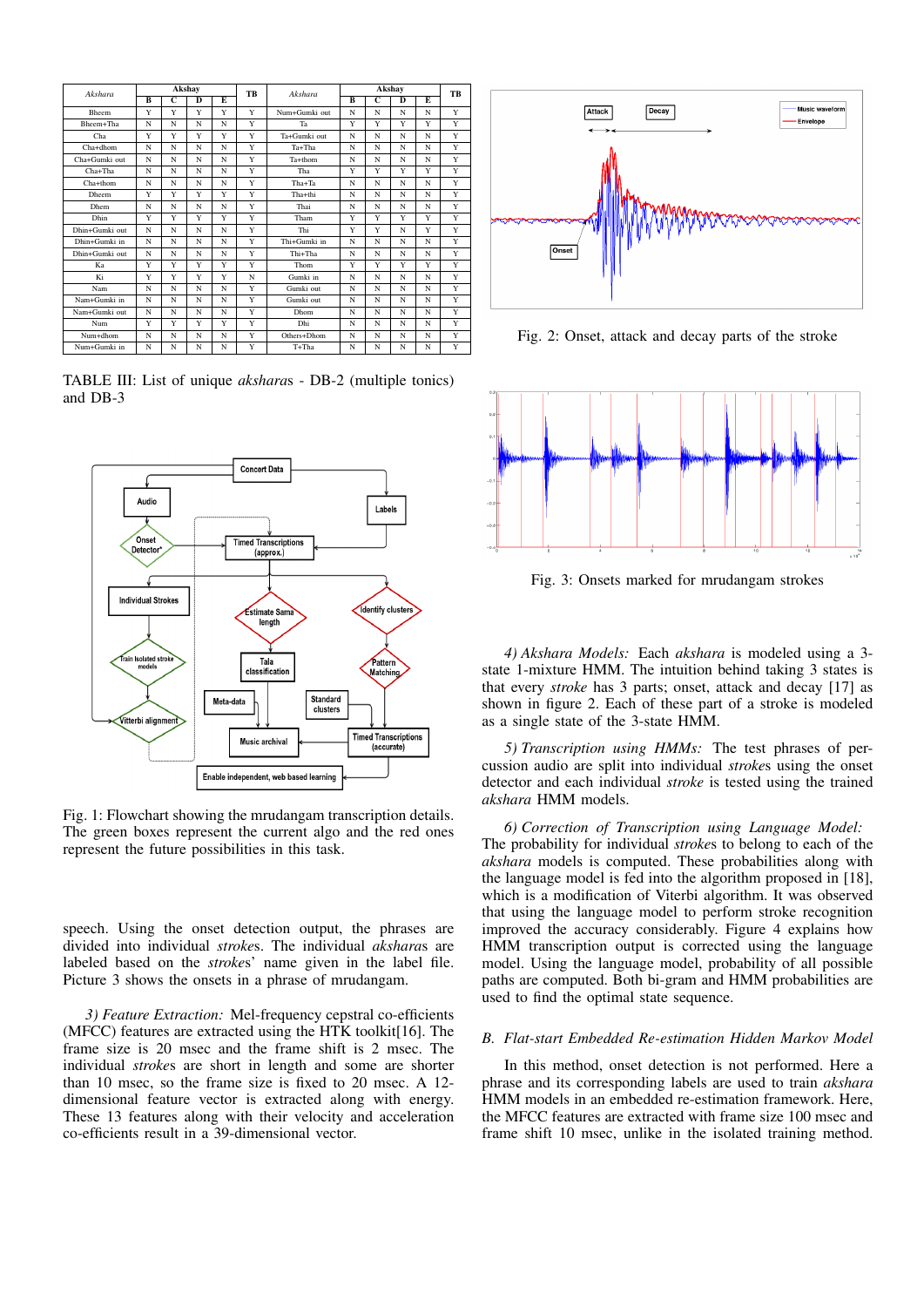

Fig. 4: Red arrows show the HMM transcriptions. Green arrows represent the transcriptions corrected using the language model. Red circles represent wrong transcriptions and the green circles represent the correct transcriptions.

The re-estimation and alignment of labels are performed approximately 10 to 20 times. The final model is used to find the transcriptions on test phrases using Viterbi alignment. The results are given in Table IV below.

# *C. HMM based Akshara Recognition using CFCC Features*

CFCC [19] are tonic normalized features. Notes that make up a melody in Carnatic music are defined with respect to the tonic. The lead performer chooses the tonic, and the accompanying instruments are tuned to the same tonic. The tonic of accompanying instruments depends on the tonic chosen for the concert. For recognition of *akshara*s across different tonics, a tonic independent feature such as CFCC has to be used. CFCC are computed as given below:

- 1) The audio signal is divided into frames and the shorttime discrete Fourier is computed for each frame.
- 2) The frequency (*f*) scale is normalised by the tonic. The cent scale is defined as:

$$
cent = 1200 \cdot \log_2\left(\frac{f}{tonic}\right) \tag{1}
$$

- 3) The cent normalised power spectrum is then multiplied by a bank of filters that are spaced uniformly in the linear scale.
- 4) The filterbank energies are computed for every frame and used as a feature after removing the bias.

In equation (1), *tonic* can be estimated using pitch histograms, as proposed in [20]. The flowchart 5 explains how the CFCC features are extracted from waveforms.

Figure 6 shows the Fast Fourier Transform (FFT) spectral energies of Bheem *akshara* (from DB-2) of different tonics. The values for tonic B and tonic E are not in the same range. However, in the CFCC energy spectra shown in Figure 7, the values are exactly in the same range.



Fig. 5: Flowchart: Computing CFCC



Fig. 6: Spectra for B and E tonics of the *stroke* Bheem using FFT Spectral Energies

### VI. RESULTS & DISCUSSION

### *A. Results*

The results of the transcription of *akshara*s on different datasets is given in this section. We show that isolated style recognition gives superior results over that of flat-start based embedded re-estimation method. This is primarily because, in flat-start based embedded reestimation, the duration of the stroke is assumed to be more or less uniform. The significant variation in the duration of a stroke results in poor performance. The accuracy increases significantly when the language model is used for correction of the transcriptions. The results are given in Table IV. Figure 8 is a *tani* phrase from DB-1 transcribed using the algorithm.

Language modeling is done on DB-1 and DB-2 datasets. The result is shown in Table VI. The Table V shows the corrections made by the language model over the isolated style output.

The CFCC features are used to train DB-2 using HMMs. The dataset is taken independent of tonic. The results obtained on DB-2 using tonic independent CFCC features is given in table VII. From the table, it is clear that tonic independent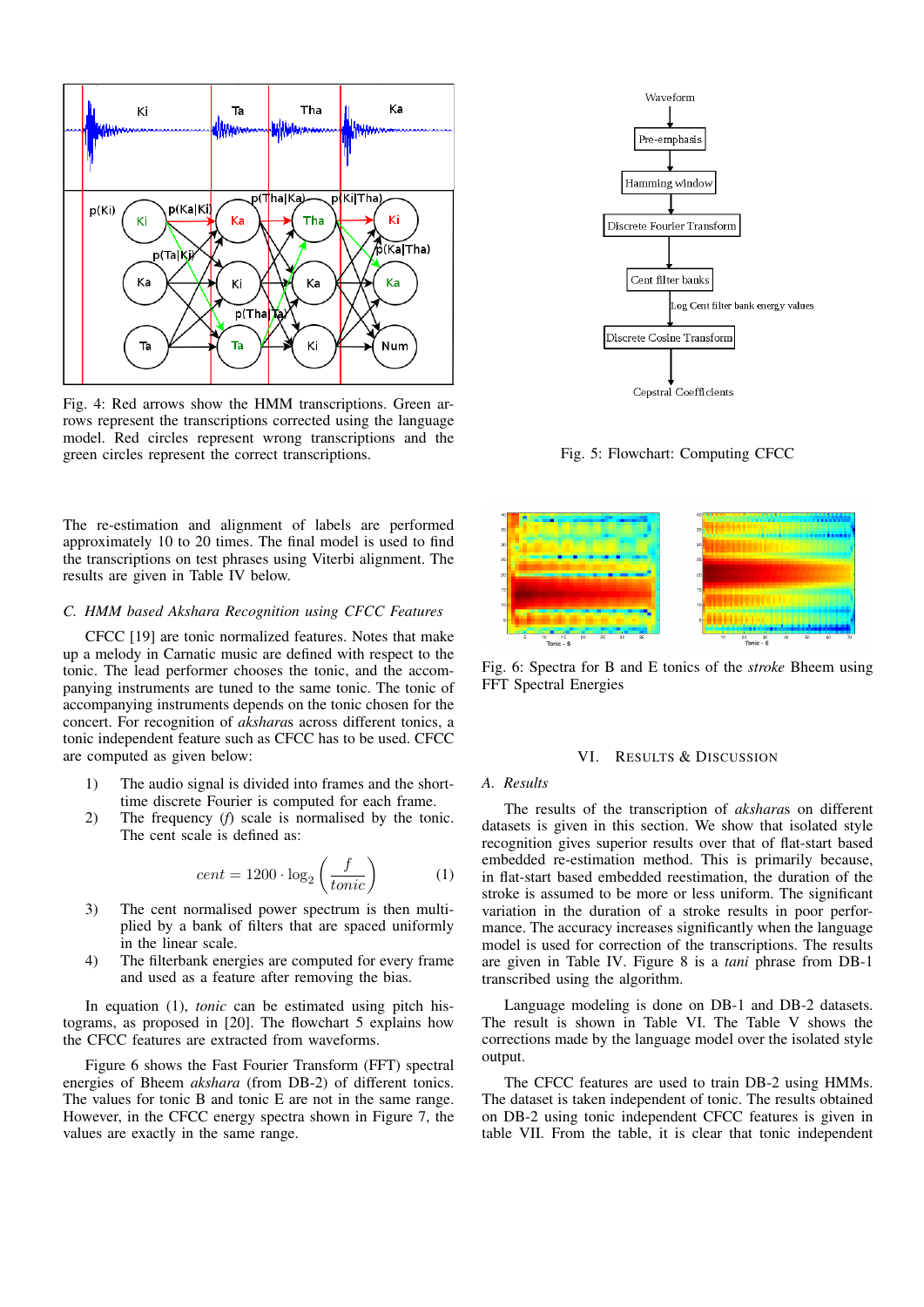

Fig. 8: Mrudangam transcription output. The red segments are insertions and the black segments are substitution. A example phrase from DB-1.

| Original<br>Label                                    | Ta | Thom | Ki | Ta | Tha | Ka | Ta | Tha | Cha | Tha | Ki | Ta | Tha | Ka |
|------------------------------------------------------|----|------|----|----|-----|----|----|-----|-----|-----|----|----|-----|----|
| <b>Isolated</b><br><b>Style Recognised</b><br>Labels | Ka | Thom | Ki | Ta | Tha | Ki | Ki | Tha | Cha | Tha | Ki | Ka | Tha | Ki |
| <b>Labels Corrected</b><br>using Language<br>Model   | Ta | Thom | Ki | Ta | Tha | Ki | Ta | Tha | Cha | Tha | Ki | Ta | Tha | Ka |

TABLE V: Transcriptions corrected using language modeling. The red *akshara*s in second row are recognised wrong in the HMM results. The green colour *akshara*s in the third row represent the corrections obtained using the language model for an example phrase from DB-2.



Fig. 7: Spectra for B and E tonics of the *stroke* Bheem using Cent Filterbank Energies

|                | Accuracy                        |                                         |  |  |  |
|----------------|---------------------------------|-----------------------------------------|--|--|--|
| Dataset(Tonic) | <b>Isolated</b><br><b>Style</b> | <b>Embedded</b><br><b>Re-estimation</b> |  |  |  |
| $DB-2$ (B)     | 83.58%                          | 71.12%                                  |  |  |  |
| $DB-2$ (C)     | 82.44%                          | 55.61%                                  |  |  |  |
| $DB-2$ (D)     | 78.23%                          | 59.30%                                  |  |  |  |
| $DB-2(E)$      | 91.26%                          | 63.16%                                  |  |  |  |
| $DB-1$ $(C#)$  | 72.30%                          | 49.32%                                  |  |  |  |
| DB-3 $(C#)$    | 50.36%                          | $39.24\%$                               |  |  |  |

TABLE IV: Comparison of *stroke* recognition performance in different datasets using MFCC features.

features do improve performance significantly. Constant Q transform (CQT) corresponds to the features used in [7], where

|                 | Accuracy             |                                 |  |  |  |
|-----------------|----------------------|---------------------------------|--|--|--|
| Dataset (Tonic) | Language<br>Modeling | <b>Isolated</b><br><b>Style</b> |  |  |  |
| $DB-2$ (B)      | 86.58 %              | 83.58%                          |  |  |  |
| $DB-2$ (C)      | 90.32%               | 82.44%                          |  |  |  |
| $DB-2$ (D)      | 87.93%               | $78.23\%$                       |  |  |  |
| $DB-2$ (E)      | 95.8%                | 91.26 %                         |  |  |  |
| $DB-1$ $(C#)$   | 75.68 %              | 72.30%                          |  |  |  |

TABLE VI: Comparison of results of language modeling and isolated style recognition for DB-1 and DB-2 using MFCC features.

the linear spacing in frequency is converted to spaced in  $log_2 f$ . Although CQT features are also tonic independent, the range of frequencies have to be chosen carefully for every tonic. For CFCC, six octaves ranging from -1200 cents to 6000 cents were chosen across all tonics. The poor performance of CFCC (column 3) is attributed to the fact that some of the strokes are independent of tonic, while the features have been tonic normalised.

# *B. Discussion*

Classification results suggest that HMMs model individual *akshara*s fairly well. The studio-recorded dataset (DB-2) in particular, shows better accuracy when compared to the concert-recorded *taniavarthanams* (DB-1 & DB-3). This can be attributed to the higher tempo and significant variations in